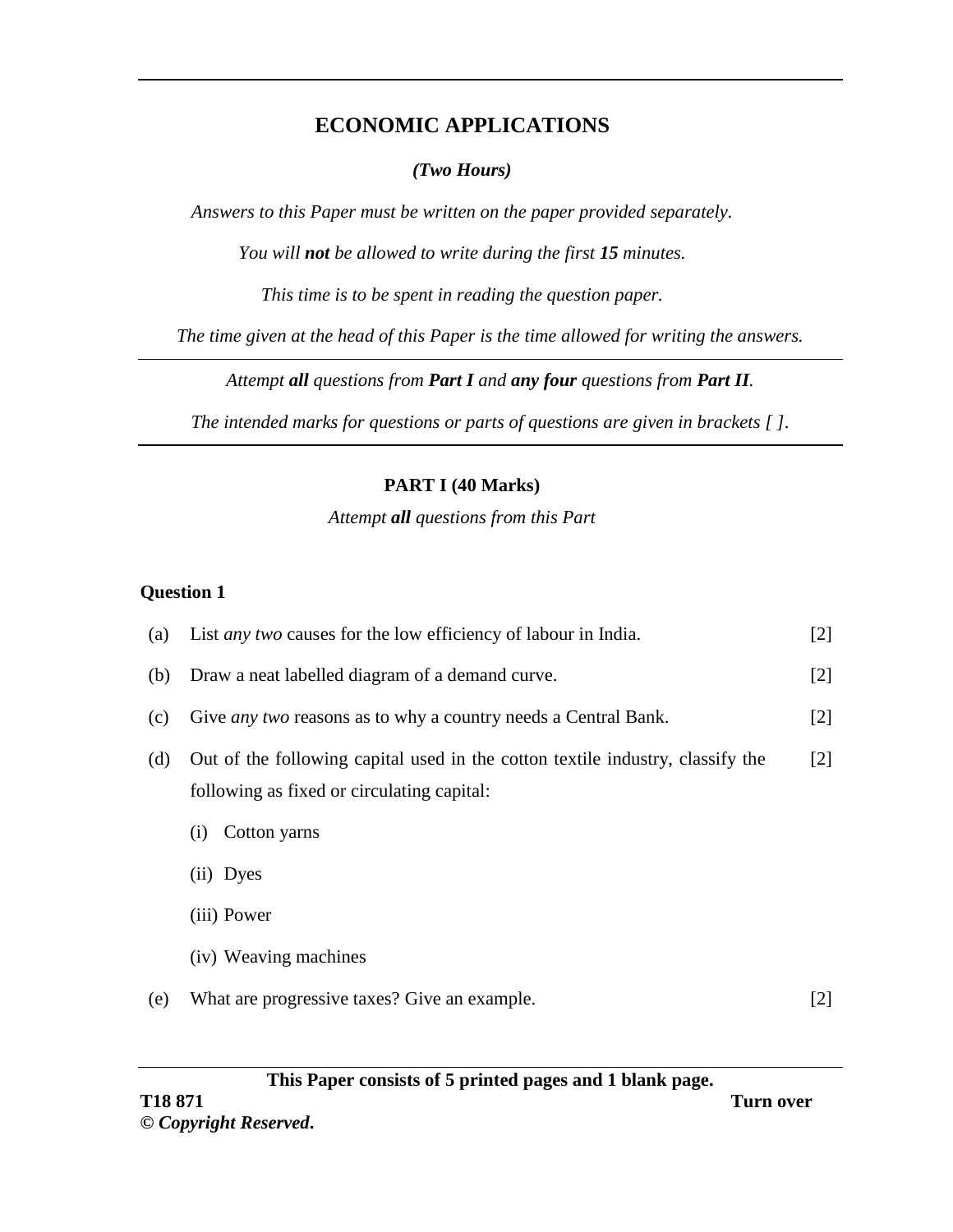# **Question 2**

| (a) | 'Capital is a passive factor of production.' Justify the statement.                                 | $[2]$             |
|-----|-----------------------------------------------------------------------------------------------------|-------------------|
| (b) | Which bank is referred to as a <i>Banker's Bank</i> ? Why is it called so?                          | $\lceil 2 \rceil$ |
| (c) | State any two differences between Monopolistic competition and Perfect<br>competition.              | $\lceil 2 \rceil$ |
| (d) | Which section of the society gains during inflation? Why?                                           | $[2]$             |
| (e) | Explain two ways by which the government can reduce income inequalities in<br>a developing economy. | [2]               |

# **Question 3**

| (a) | Mention two ways in which an entrepreneur is different from labour.       | 121               |
|-----|---------------------------------------------------------------------------|-------------------|
| (b) | Differentiate between current and savings deposits.                       | $\lceil 2 \rceil$ |
| (c) | Briefly explain any two impacts of shifting cultivation on the ecosystem. | $\lceil 2 \rceil$ |
| (d) | Name a market where selling cost is not required. Give a reason for your  | $\lceil 2 \rceil$ |
|     | answer.                                                                   |                   |

(e) Given below is the market supply schedule of a commodity. The individual supply schedules of firms B and C are given, prepare the individual schedule for Firm A: [2]

| Price in $\bar{\tau}$ | No. of units<br>supplied by<br>Firm A | No. of units<br>supplied by<br>Firm B | No. of units<br>supplied by<br>Firm C | Total<br>Supply |
|-----------------------|---------------------------------------|---------------------------------------|---------------------------------------|-----------------|
| 10                    |                                       | 25                                    | 10                                    | 60              |
| 20                    |                                       | 30                                    | 20                                    | 100             |
| 30                    |                                       | 35                                    | 30                                    | 140             |
| 40                    |                                       | 40                                    | 40                                    | 180             |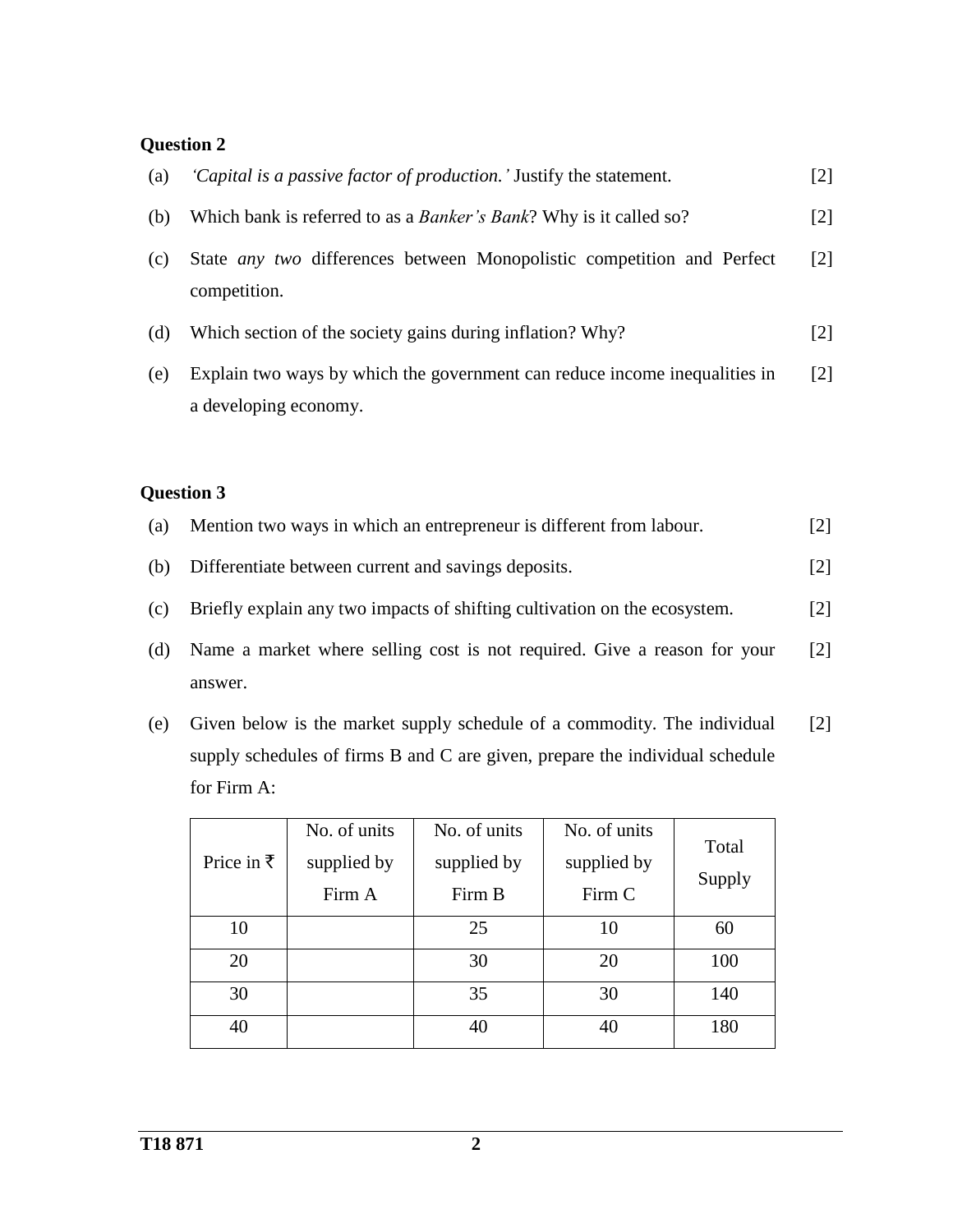## **Question 4**

Define the following terms:

| (a) | Price elasticity of Demand | $[2]$ |
|-----|----------------------------|-------|
| (b) | Proportional taxation      | $[2]$ |
| (c) | Capital formation          | $[2]$ |
| (d) | Labour                     | $[2]$ |
| (e) | Inflation.                 | [2]   |

### **PART II (60 Marks)**

## *Attempt any four questions from this Part*

# **Question 5**

| (a) | What is considered as capital in economics?<br>(i)                  | [7] |
|-----|---------------------------------------------------------------------|-----|
|     | (ii) Discuss <i>any three</i> characteristics of capital.           |     |
| (b) | Explain how the following factors affect the supply of a commodity: | [8] |
|     | State of technology.<br>(i)                                         |     |
|     | (ii) Price of factors of production.                                |     |
|     | (iii) Goals of the firm.                                            |     |
|     | (iv) Future price expectations.                                     |     |
|     |                                                                     |     |
|     |                                                                     |     |
|     | <b>Question 6</b>                                                   |     |
|     |                                                                     |     |

|  | (a) (i) Name any two industries where division of labour is possible. |  |  |  |
|--|-----------------------------------------------------------------------|--|--|--|
|  | (ii) Explain any three demerits of division of labour.                |  |  |  |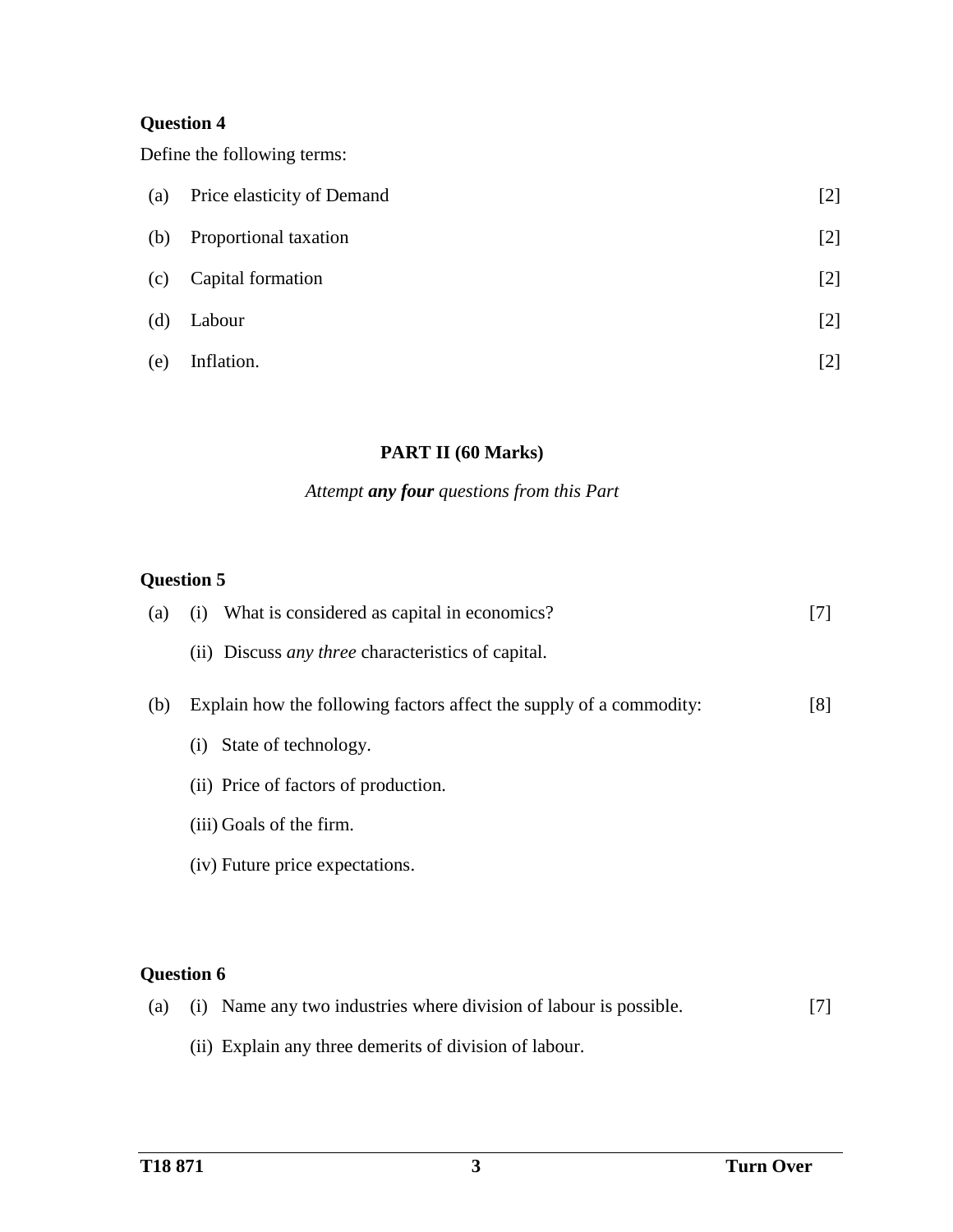(b) Identify and define the degree of price elasticity of supply from the diagram for the supply curves  $S_1$ ,  $S_2$ ,  $S_3$ ,  $S_4$ . [8]



#### **Question 7**

- (a) (i) What happens to the demand curve when there is an increase in demand? [7]
	- (ii) Discuss three instances when demand will increase.
- (b) Explain *any four* ways by which Public Sector Enterprises play a dominant role in an economy. [8]

#### **Question 8**

- (a) Who controls the credit supply in an economy? What is this policy called? Explain how the following can control inflation in an economy: [7]
	- (i) Cash Reserve Ratio
	- (ii) Statutory Liquidity Ratio
- (b) (i) Why can a monopolist charge different prices in different markets? [8]
	- (ii) Explain *any three* features of monopoly.